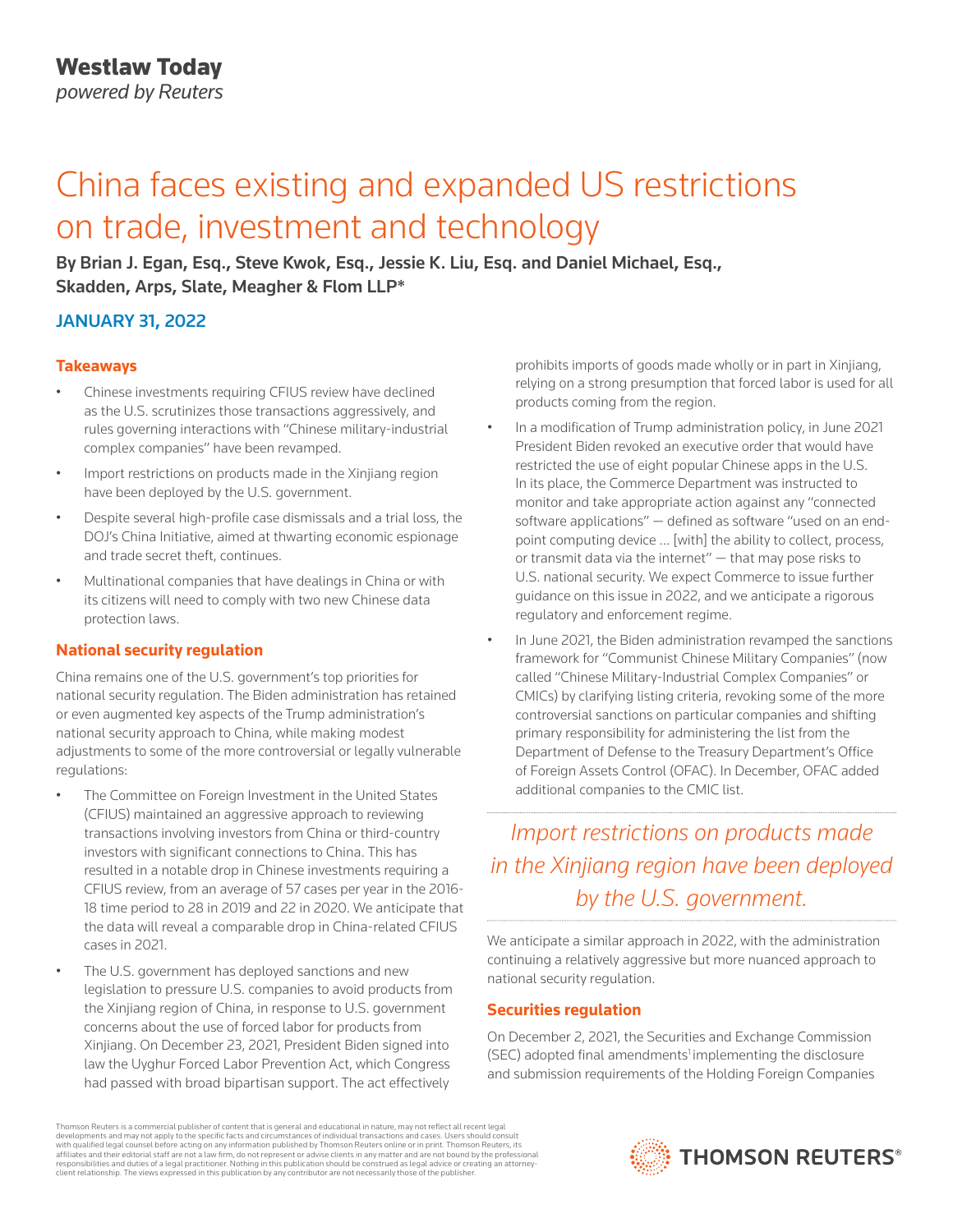Accountable Act (HFCAA). The legislation directs the SEC to delist registrants if, for three consecutive years, the Public Company Accounting Oversight Board (PCAOB) is unable to inspect the auditor of the registrant's financial statements.

# *We expect continued focus on the Chinese government's perceived involvement in intellectual property misappropriation, economic espionage and cyberattacks.*

On December 16, 2021, the PCAOB sent the SEC a report with its determinations that it was unable to inspect or investigate completely PCAOB-registered public accounting firms headquartered in China and Hong Kong because of positions taken by government authorities in those jurisdictions. Access to the audit work papers of firms headquartered in China and Hong Kong likely will continue to be a significant issue in 2022.

### **DOJ China Initiative**

Originally announced in November 2018 as a Department of Justice (DOJ) effort to counter Chinese trade secret theft and economic espionage, the China Initiative faced significant criticism last year.

After the DOJ dropped several cases, and a judge acquitted University of Tennessee professor Anming Hu on wire fraud and false statement charges based on allegations that he hid his affiliation with a Chinese university while receiving funding from the U.S. National Aeronautics and Space Administration, some observers questioned whether prosecutors had overreached.

Critics also raised concerns that the China Initiative could contribute to negative stereotypes of Asians and Asian Americans.

The DOJ has not disavowed the China Initiative, however, and on December 21, 2021, a federal jury in Massachusetts convicted Harvard professor Charles Lieber of false statements and tax offenses stemming from the concealment of his affiliation with the Wuhan University of Technology and his participation in China's Thousand Talents Program.

Although the DOJ may be more cautious in bringing false statement-type cases given its losses in other cases last year, we expect continued focus on the Chinese government's perceived involvement in intellectual property misappropriation, economic espionage and cyberattacks.

### **New Chinese legislation**

In addition to American laws and regulations applying to Chinese companies and trade, two new Chinese laws came into force in

late 2021 that are likely to have an impact on many multinational companies operating in, or with operations touching, the country: the Data Security Law (DSL) and the Personal Information Protection Law (PIPL).

The DSL applies to all data activities in China, as well as extraterritorially if they are deemed to impair the country's national security and public interest. It sets up a framework to classify data collected and stored in China based on its potential impact on Chinese national security and regulates its storage and transfer depending on the type of data.

Specifically, the DSL clarifies and expands data localization and transfer requirements for certain categories of data and certain types of data handlers, and it expands the scope of regulation to cover both the initial collectors and downstream intermediaries.

*Two new Chinese laws came into force in late 2021 that are likely to have an impact on many multinational companies operating in, or with operations touching, the country.*

The PIPL generally applies to all types of data activities involving the personal information of subjects in China, as well as activities outside the country aimed at providing products or services to individuals in China or analyzing their behavior.

The PIPL imposes the following key obligations on data handlers:

- obtain consents;
- localize and delete data when certain conditions are met;
- ensure that any foreign recipient of the data has protection measures in place that are no less stringent than those imposed by the PIPL in cross-border data transfers; and
- conduct regular self-audits to assess information security risks and implement corresponding policies and safeguards.

Given these laws' broad coverage and expansive compliance obligations, companies doing business in China should reassess their information technology systems and seek advice before exporting data overseas.

#### **Notes**

1 https://bit.ly/35ChpdP